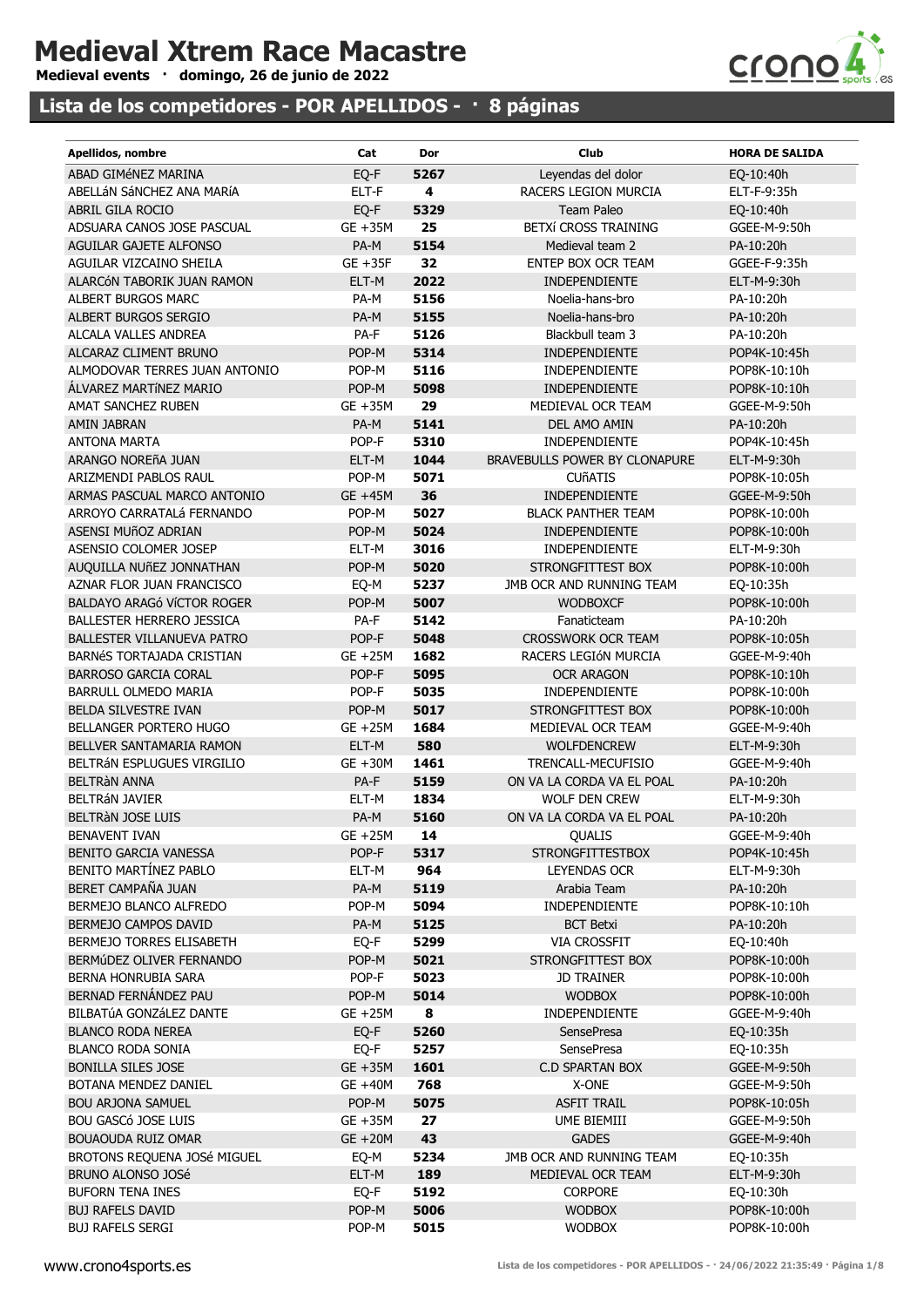| Apellidos, nombre                | Cat        | Dor  | Club                              | <b>HORA DE SALIDA</b> |
|----------------------------------|------------|------|-----------------------------------|-----------------------|
| CABRERA YERBES HéCTOR            | PA-M       | 5175 | <b>TELEPATUTÍA</b>                | PA-10:20h             |
| CABRERA ALEJO                    | POP-M      | 5057 | <b>JD TRAINER</b>                 | POP8K-10:05h          |
| CAMPOS FENECH ANTONIO            | GE +20M    | 5    | CLUB CONTRA EL DIPG RACE          | GGEE-M-9:40h          |
| <b>CAMPOS PEREZ MAR</b>          | EQ-F       | 5226 | Herca Team                        | EQ-10:35h             |
| CANTOS SERRANO JULIAN            | GE +35M    | 861  | <b>AGARRES OCR</b>                | GGEE-M-9:50h          |
| CAñADAS ORTEGA NACHO             | GE +40M    | 1427 | <b>TURIA RACERS</b>               | GGEE-M-9:50h          |
| CAPILLA BELEñO DAVID             | EQ-M       | 5249 | Las Lechugas Frescas              | EQ-10:35h             |
| CARRATALÁ BELLOCH JORGE          | EQ-M       | 5220 | Herca Team                        | EQ-10:35h             |
| CARRATALÁ MONTORO MIGUEL         | EQ-M       | 5223 | Herca Team                        | EQ-10:35h             |
| <b>CARRATALA PABLO</b>           | EQ-M       | 5229 | Herca Team                        | EQ-10:35h             |
| CASTAñO GONZALEZ DAVID           | ELT-M      | 3014 | <b>WOLFDENCREW</b>                | ELT-M-9:30h           |
| CASTELLÓ SANCHIS ADRIÀ           | POP-M      | 5093 | <b>KAIROS BOX</b>                 | POP8K-10:10h          |
| CASTRO CANDELA CARLOS            | EQ-M       | 5232 | Herca Team                        | EQ-10:35h             |
| CASTRO VAZQUEZ ALEJANDRO         | EQ-M       | 5231 | Herca Team                        | EQ-10:35h             |
| CERVERA PEñARANDA IVAN           | GE +35M    | 176  | <b>SPORTí</b>                     | GGEE-M-9:50h          |
| <b>CHAFER FERRE KIKE</b>         | GE +40M    | 1789 | MEDIEVAL OCR TEAM STRONGFITTESBOX | GGEE-M-9:50h          |
| <b>CHAFER RENOVELL MARIO</b>     | POP-M      | 5306 | INDEPENDIENTE                     | POP4K-10:45h          |
| <b>CHAFER OTTO</b>               | GE +25M    | 9    | <b>CDT RESISTENTIA T3</b>         | GGEE-M-9:40h          |
| CHAMORRO BOSCA JOSE              | EQ-M       | 5301 | <b>VIA CROSSFIT</b>               | EQ-10:40h             |
| CIVIETA BERMEJO BLANCA           | $GE + 35F$ | 98   | <b>HELL'S GLADIATORS</b>          | GGEE-F-9:35h          |
| CONTRERAS GIMENO LAURA           | $GE + 25F$ | 89   | <b>ENTEPBOX OCR TEAM</b>          | GGEE-F-9:35h          |
| <b>CORDERO CAPELLA MOISÉS</b>    | EQ-M       | 5302 | <b>VIA CROSSFIT</b>               | EQ-10:40h             |
| <b>CORREA CHISVERT LAURA</b>     | POP-F      | 5069 | ZONA <sub>3</sub>                 | POP8K-10:05h          |
| <b>CORTES BORT RAFAEL</b>        | EQ-M       | 5191 | <b>CORPORE</b>                    | EQ-10:30h             |
| CORTéS PARDO ÓSCAR               | POP-M      | 5070 | <b>CUÑATIS</b>                    | POP8K-10:05h          |
| <b>CORTES DANI</b>               | POP-M      | 5086 | INDEPENDIENTE                     | POP8K-10:10h          |
| CORTINA RIBERA ADRIA             | POP-M      | 5030 | INDEPENDIENTE                     | POP8K-10:00h          |
| COSTA ESTEBAN ANDREA             | POP-F      | 5055 | <b>NINGUNO</b>                    | POP8K-10:05h          |
| COTANDA CALVO PABLO              | POP-M      | 5002 | RACERS LEGION ALICANTE            | POP8K-10:00h          |
| <b>CUADROS SEGURA NOEMI</b>      | PA-F       | 5173 | SÚPER NENAS                       | PA-10:20h             |
| DASI LENDINEZ ELVIS              | POP-M      | 5092 | ZONA 3 FITNESS                    | POP8K-10:10h          |
| DE LA MUÑOZA NEBOT JORDI         | EQ-M       | 5198 | Epic team                         | EQ-10:30h             |
| DEL AMO GARRIDO ADRIAN           | PA-M       | 5140 | DEL AMO AMIN                      | PA-10:20h             |
| Del Palacio Gil Sergio           | $GE + 20F$ | 22   | Brave Bulls Powered by Clonapure  | GGEE-F-9:35h          |
| DEL VALLE LABACENA MARÍA CLAUDIA | POP-F      | 5304 | <b>INDEPENDIENTE</b>              | POP4K-10:45h          |
| DELGADO ÁLVAREZ BENITO           | EQ-M       | 5253 | Les céréales coureurs             | EQ-10:35h             |
| DELGADO GUTIéRREZ VÍCTOR MANUEL  | EQ-M       | 5190 | <b>CORPORE</b>                    | EQ-10:30h             |
| DELGADO ORTEGA ALEIX             | POP-M      | 5033 | <b>JD TRAINER</b>                 | POP8K-10:00h          |
| DIAZ JAIME FRANCISCO JAVIER      | PA-M       | 5171 | Sucarraos                         | PA-10:20h             |
| DIEZ CAMPOS ADRIÁN               | ELT-M      | 1166 | LIONS OCR                         | ELT-M-9:30h           |
| DIMITROV NIKOLOV NIKOLAY         | EQ-M       | 5222 | Herca Team                        | EQ-10:35h             |
| DOBÓN LOPEZ RAQUEL               | POP-F      | 5046 | <b>CROSSWORK OCR TEAM</b>         | POP8K-10:05h          |
| <b>DOCKUS AURIMAS</b>            | POP-M      | 5114 | <b>JEPRI</b>                      | POP8K-10:10h          |
| DOMENECH DIAZ JOSE               | POP-M      | 5087 | <b>INDEPENDIENTE</b>              | POP8K-10:10h          |
| DURAN SENOSIAIN JAVIER           | POP-M      | 5103 | MEDIEVAL OCR TEAM                 | POP8K-10:10h          |
| DURBAN ALMANSA ESTHER            | EQ-F       | 5290 | <b>VIA CROSSFIT</b>               | EQ-10:40h             |
| ENAO ARCILA JUAN CARLOS          | PA-M       | 5161 | Parceros                          | PA-10:20h             |
| <b>ESTEBAN BLASCO DAVID</b>      | POP-M      | 5064 | <b>PÓTAMO</b>                     | POP8K-10:05h          |
| ESTEBAN BLASCO JESúS             | POP-M      | 5062 | PÓTAMO                            | POP8K-10:05h          |
| ESTEBAN BLASCO PABLO             | POP-M      | 5063 | PÓTAMO                            | POP8K-10:05h          |
| <b>ESTEVE RAMON PAULA</b>        | POP-F      | 5018 | STRONGFITTEST BOX                 | POP8K-10:00h          |
| FALCÓ MONFORTE CARLOS            | EQ-M       | 5274 | The Warrios                       | EQ-10:40h             |
| FAULI TARAZONA XISCO             | EQ-M       | 5286 | <b>VIA CROSSFIT</b>               | EQ-10:40h             |
| FERNANDEZ BLANCO ANA             | GE +45F    | 1661 | <b>KIKOTRAINING</b>               | GGEE-F-9:35h          |
| FERNANDEZ CLAUSELL JAUME         | POP-M      | 5073 | <b>ASFID TRAIL</b>                | POP8K-10:05h          |
| FERNÁNDEZ CRUZ AZAHARA           | ELT-F      | 69   | <b>WOLFDENCREW</b>                | ELT-F-9:35h           |
| FERNÁNDEZ FERNÁNDEZ RAÚL         | EQ-M       | 5181 | CASTRUM ALTUM                     | EQ-10:30h             |
| FERNANDEZ HERNÁNDEZ ALICIA       | $GE + 40F$ | 1878 | BRAVE BULLS BY CLONAPURE          | GGEE-F-9:35h          |
| FERNÁNDEZ SÁNCHEZ EMILIO JOSÉ    | EQ-M       | 5271 | Leyendas del dolor                | EQ-10:40h             |
| FERNANDO GARCÍA HECTOR ALEIX     | POP-M      | 5113 | <b>INDEPENDIENTE</b>              | POP8K-10:10h          |
| FERRANDO BARBERÁ SANTIAGO        | EQ-M       | 5188 | CEIP SANTA AGUEDA                 | EQ-10:30h             |
| FERRERES ARNAU CARLA             | POP-F      | 5009 | <b>WODBOX</b>                     | POP8K-10:00h          |
| <b>FERRERO JOAN</b>              | POP-M      | 5019 | STRONGFITTEST BOX                 | POP8K-10:00h          |
| FERRÍS AURA MANUEL               | PA-M       | 5150 | M&M's                             | PA-10:20h             |
| FERRIS GARCÍA DAVID              | EQ-M       | 5233 | JMB OCR AND RUNNING TEAM          | EQ-10:35h             |
| <b>FLONTA DENISA</b>             | EQ-F       | 5281 | <b>Titan Warriors</b>             | EQ-10:40h             |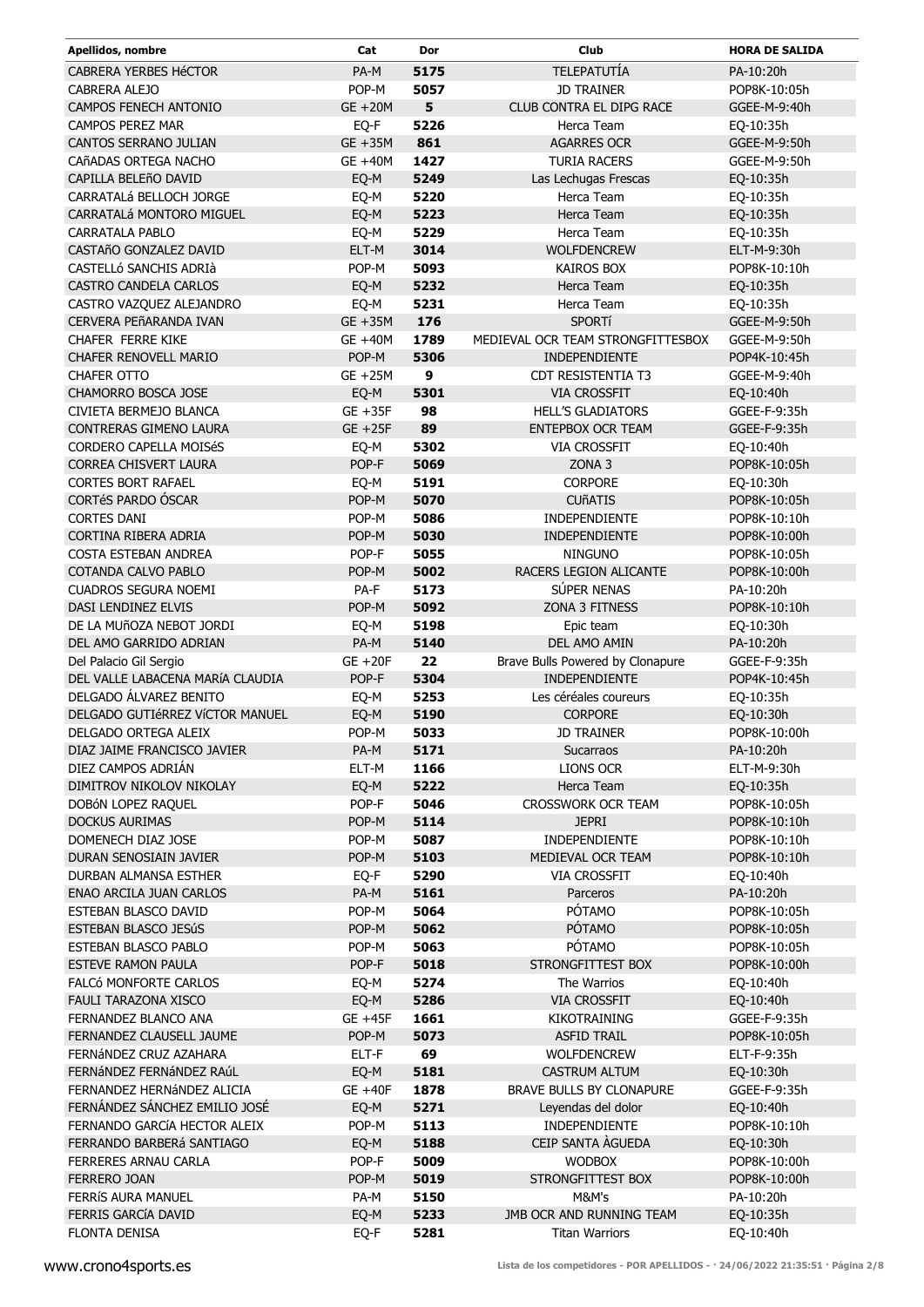| Apellidos, nombre                                          | Cat                | Dor            | Club                                     | <b>HORA DE SALIDA</b>        |
|------------------------------------------------------------|--------------------|----------------|------------------------------------------|------------------------------|
| <b>FOENKINOS RAÚL</b>                                      | POP-M              | 5047           | INDEPENDIENTE                            | POP8K-10:05h                 |
| <b>FOLGUERA CARBONELL RAMON</b>                            | POP-M              | 5318           | <b>INDEPENDIENTE</b>                     | POP4K-10:45h                 |
| <b>FUENTES MARTINEZ INÉS</b>                               | EQ-F               | 5289           | <b>VIA CROSSFIT</b>                      | EQ-10:40h                    |
| FULLEDA JAIME ALBERTO                                      | EQ-M               | 5280           | <b>Titan Warriors</b>                    | EQ-10:40h                    |
| <b>Fuster Gonzalez Vanesa</b>                              | ELT-F              | 1723           | Brave Bulls Powered by Clonapure         | ELT-F-9:35h                  |
| <b>GALERA CAPITÁN FRANCISCO MANUEL</b>                     | EQ-M               | 5268           | Leyendas del dolor                       | EQ-10:40h                    |
| <b>GALLARDO ISERT PAU</b>                                  | GE +20M            | $\overline{ }$ | <b>BLACK PANTHER</b>                     | GGEE-M-9:40h                 |
| <b>GANDIA PASTOR VERÓNICA</b>                              | $GE + 35F$         | 737            | APRIETA Y DISPARA                        | GGEE-F-9:35h                 |
| <b>GARCéS LÓPEZ ANA</b>                                    | EQ-F               | 5272           | Leyendas del dolor                       | EQ-10:40h                    |
| <b>GARCIA ALCON TONI</b>                                   | GE +40M            | 44             | ENTEP BOX OCR TEAM                       | GGEE-M-9:50h                 |
| <b>GARCÍA BAK NOELIA</b>                                   | EQ-F               | 5294           | <b>VIA CROSSFIT</b>                      | EQ-10:40h                    |
| <b>GARCIA COSTAS ESTELA</b>                                | GE +20F            | 21             | RACERS LEGION MURCIA                     | GGEE-F-9:35h                 |
| <b>GARCÍA CUBILLOS MARTA</b>                               | PA-F               | 5121           | Arrancaores                              | PA-10:20h                    |
| <b>GARCIA DE FERNANDO ÁNGEL</b>                            | POP-M              | 5309           | INDEPENDIENTE                            | POP4K-10:45h                 |
| <b>GARCÍA ESCRIBANO ELENA</b>                              | GE +35F            | 1717           | <b>T-RACE T-CENTER</b>                   | GGEE-F-9:35h                 |
| <b>GARCIA IRANZO HECTOR</b>                                | EQ-M               | 5250           | Les céréales coureurs                    | EQ-10:35h                    |
| <b>GARCÍA MARTÍNEZ SERGIO</b>                              | POP-M              | 5117           | INDEPENDIENTE                            | POP8K-10:10h                 |
| <b>GARCIA MECHO ERIC</b>                                   | POP-M              | 5004           | <b>WODBOX</b>                            | POP8K-10:00h                 |
| GARCÍA MENDOZA IRENE                                       | EQ-F               | 5245           | La FITMILIA                              | EQ-10:35h                    |
| <b>GARCÍA MONZÓN CRISTINA</b>                              | $GE + 25F$         | 23             | <b>INDEPENDIENTE</b>                     | GGEE-F-9:35h                 |
| GARCÍA POSADAS JOSé MIGUEL                                 | PA-M               | 5136           | <b>CULLERA RACERS OCR</b>                | PA-10:20h                    |
| <b>GARCIA PUNZANO MARIO</b>                                | EQ-M               | 5297           | <b>VIA CROSSFIT</b>                      | EQ-10:40h                    |
| <b>GARCIA RODRIGUEZ DAVID</b>                              | PA-M               | 5151           | MEDIEVAL TEAM                            | PA-10:20h                    |
| <b>GARCÍA SOLER ENRIQUE</b>                                | PA-M               | 5143           | Fanaticteam                              | PA-10:20h                    |
| <b>GARCIA ELOY</b>                                         | EQ-M               | 5199           | Epic team                                | EQ-10:30h                    |
| <b>GARRIGA LLORENS OLIVIA</b>                              | EQ-F               | 5185           | CEIP SANTA AGUEDA                        | EQ-10:30h                    |
| GASCUEñA GONZáLEZ AROHA                                    | PA-F               | 5120           | Arrancaores                              | PA-10:20h                    |
| <b>GELLIDA MIRALLES HUGO</b>                               | EQ-M               | 5200           | Epic team                                | EQ-10:30h                    |
| <b>GIL ALOS JORGE</b>                                      | PA-M               | 5169           | Ramiro's Team 2                          | PA-10:20h                    |
| <b>GIL ESTHER</b>                                          | GE +40F            | 34             | <b>ENTEPOCR</b>                          | GGEE-F-9:35h                 |
| <b>GIL VICENT</b>                                          | GE +35M            | 140            | <b>SHERPARTANOS</b>                      | GGEE-M-9:50h                 |
| <b>GIMENEZ BEA</b>                                         | POP-F              | 5012           | <b>WOODBOX</b>                           | POP8K-10:00h                 |
| GIMENO GONZALEZ JOSé LUIS                                  | EQ-M               | 5287           | <b>VIA CROSSFIT</b>                      | EQ-10:40h                    |
| <b>GIMENO RUBIO CARLOS</b>                                 | GE +30M            | 1218           | <b>SPORTÍ</b>                            | GGEE-M-9:40h                 |
| <b>GINER GODOY CARLOS</b>                                  | EQ-M               | 5266           | Leyendas del dolor                       | EQ-10:40h                    |
| GINER GODOY JOSé ALBERTO                                   |                    | 5270           | Leyendas del dolor                       | EQ-10:40h                    |
| <b>GOMARIZ MARTINEZ AMANECER</b>                           | EQ-M<br>POP-F      | 5101           | MEDIEVAL OCR TEAM                        | POP8K-10:10h                 |
| GóMEZ CASTELLANO MIGUEL ANGEL                              | EQ-M               | 5213           | Zona3OCR                                 | EQ-10:30h                    |
| <b>GOMEZ NEAGU ERIK</b>                                    | POP-M              | 5327           | MEDIEVAL OCR TEAM                        | POP4K-10:45h                 |
| GÓMEZ PERUCHENA JOSé ANDRéS                                | EQ-M               | 5278           | The Warrios                              | EQ-10:40h                    |
| GÓMEZ RUEDA DESIRÉ                                         | POP-F              | 5079           | <b>ONSPORTOCR</b>                        | POP8K-10:05h                 |
| <b>GOMIS CARLOS</b>                                        | GE +25M            | 3012           | <b>WOLFDENCREW</b>                       | GGEE-M-9:40h                 |
| GONZáLEZ GARCÍA LIDIA                                      |                    | 5221           | Herca Team                               |                              |
| GONZALEZ IGLESIAS DANIEL                                   | EQ-F<br>PA-M       |                | MEDIEVAL TEAM                            | EQ-10:35h<br>PA-10:20h       |
|                                                            |                    | 5152           |                                          |                              |
| <b>GONZALEZ LOPEZ AITOR</b>                                | $GE + 20M$         | 1740           | <b>OCR ARABA</b>                         | GGEE-M-9:40h                 |
| GONZALEZ SOLANA RAQUEL<br><b>GONZALEZ TEODORO SALVADOR</b> | $GE +45F$<br>POP-M | 1301<br>5077   | BRAVE BULLS BY CLONAPURE<br><b>UDYCO</b> | GGEE-F-9:35h<br>POP8K-10:05h |
|                                                            |                    | 5165           |                                          |                              |
| <b>GONZALEZ ANDREA</b>                                     | PA-F               |                | Powers                                   | PA-10:20h                    |
| <b>GONZALEZ BEATRIZ</b>                                    | PA-F               | 5166           | Powers                                   | PA-10:20h                    |
| <b>GONZÁLEZ CARLOS</b>                                     | PA-M               | 5130           | Carsan                                   | PA-10:20h                    |
| GONZáLEZ IRENE BEATRIZ                                     | ELT-F              | 814            | MEDIEVAL OCR TEAM                        | ELT-F-9:35h                  |
| <b>GONZALEZ JUAN DANIEL</b>                                | POP-M              | 5081           | INDEPENDIENTE                            | POP8K-10:10h                 |
| <b>GRANCHEL TORRES DANIEL</b>                              | EQ-M               | 5273           | Leyendas del dolor                       | EQ-10:40h                    |
| <b>GRAU RODRÍGUEZ SAMUEL</b>                               | EQ-M               | 5183           | <b>CASTRUM ALTUM</b>                     | EQ-10:30h                    |
| GRIñAN JOVER JOSé MARIA                                    | GE +20M            | 41             | RACERS LEGIÓN MURCIA                     | GGEE-M-9:40h                 |
| <b>GUDAS AUDRIUS</b>                                       | EQ-M               | 5219           | <b>JEPRI Team</b>                        | EQ-10:30h                    |
| GUERRERO GIL JOSé ENRIQUE                                  | $GE + 60M$         | 133            | INHUMANOS OCR TEAM                       | GGEE-M-9:50h                 |
| GUILABERT HERNÁNDEZ LYDIA                                  | POP-F              | 5313           | RACERS LEGION ALICANTE                   | POP4K-10:45h                 |
| <b>GUINOT JUAN JOSE</b>                                    | ELT-M              | 626            | <b>ENTEPOCRTEAM</b>                      | ELT-M-9:30h                  |
| Guisado Guisado Sebastián                                  | GE +55M            | 40             | Brave Bulls Powered by Clonapure         | GGEE-M-9:50h                 |
| <b>GUTIÉRREZ SERRANO LUIS</b>                              | POP-M              | 5082           | INDEPENDIENTE                            | POP8K-10:10h                 |
| <b>GUTIÉRREZ MARCELO</b>                                   | GE +45M            | 1765           | <b>ELTI</b>                              | GGEE-M-9:50h                 |
| <b>GUZMAN PATRICIA</b>                                     | POP-F              | 5325           | <b>STRONGFITTESTBOX</b>                  | POP4K-10:45h                 |
| <b>HALIP MARIA</b>                                         | EQ-F               | 5283           | <b>Titan Warriors</b>                    | EQ-10:40h                    |
| HERNANDEZ FERRAZ FERNANDO                                  | $GE + 25M$         | 10             | INDEPENDIENTE                            | GGEE-M-9:40h                 |
| Herrera Huedo Mario                                        | GE +30M            | 1921           | Brave Bulls Powered by Clonapure         | GGEE-M-9:40h                 |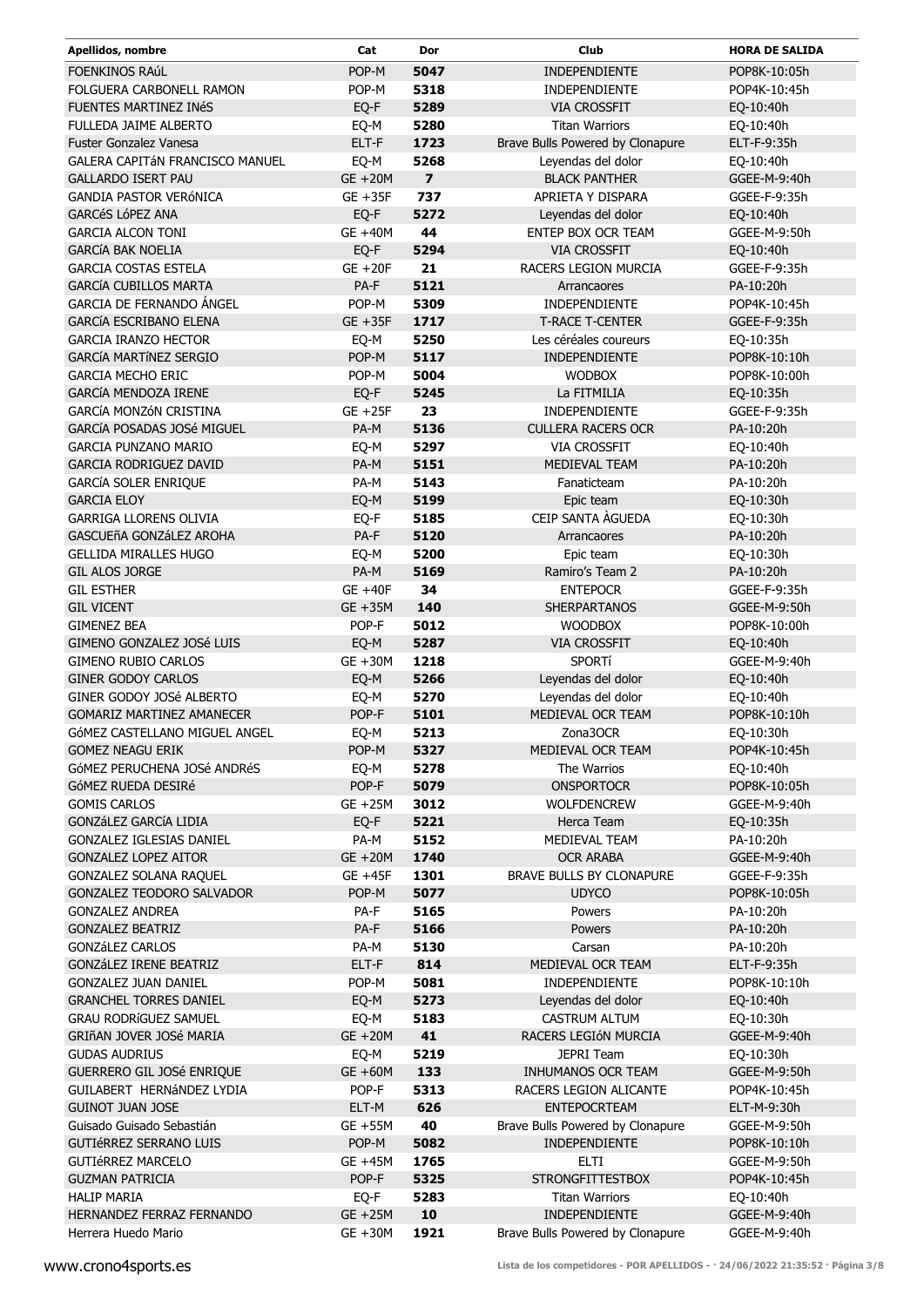| Apellidos, nombre                | Cat        | Dor  | <b>Club</b>                      | <b>HORA DE SALIDA</b> |
|----------------------------------|------------|------|----------------------------------|-----------------------|
| HUERTA HERNÁNDEZ ALICIA          | PA-F       | 5123 | Bankai Team                      | PA-10:20h             |
| IBAñEZ HERNANDEZ JOSE            | PA-M       | 5129 | <b>BLAKBULL</b>                  | PA-10:20h             |
| IGLESIAS LÓPEZ MANUEL            | GE +45M    | 35   | CROSSER17                        | GGEE-M-9:50h          |
| ILIEVA SHOPOVA IVELINA           | EQ-F       | 5262 | Team Paleo                       | EQ-10:40h             |
| <b>INIESTA GOMEZ LUIS</b>        | POP-M      | 5106 | PÓTAMO                           | POP8K-10:10h          |
| INSAURRALDE CELIA SUSANA         | EQ-F       | 5203 | Gimnasio Miguelturra             | EQ-10:30h             |
| IRIGOYEN VERDET MIREYA           | POP-F      | 5031 | <b>INDEPENDIENTE</b>             | POP8K-10:00h          |
| <b>ISERTE HERNANDEZ CARLOS</b>   | POP-M      | 5038 | INDEPENDIENTE                    | POP8K-10:00h          |
| JIMENEZ SIRVENT PATRICIA         | ELT-F      | 24   | <b>INDEPENDIENTE</b>             | ELT-F-9:35h           |
| JOVER HERNÁNDEZ PEPE             | GE +30M    | 1465 | <b>TRENCALL</b>                  | GGEE-M-9:40h          |
| <b>JUREVICIUTE VALERIA</b>       | EQ-F       | 5255 | <b>LES FRELONS</b>               | EQ-10:35h             |
| LAGO BARBA CRISTOBAL             | GE +40M    | 1045 | <b>SPORTI</b>                    | GGEE-M-9:50h          |
| LAHUERTA GUILLE                  | EQ-M       | 5242 | La FITMILIA                      | EQ-10:35h             |
| LAINEZ RUIZ JOSE ABEL            | POP-M      | 5099 | <b>UME</b>                       | POP8K-10:10h          |
| LATORRE CHILLON MELODY           | POP-F      | 5052 | INDEPENDIENTE                    | POP8K-10:00h          |
| <b>LESTON AGLAIA</b>             | EQ-F       | 5236 | JMB OCR AND RUNNING TEAM         | EQ-10:35h             |
| <b>LIAUGMINAS ANTANAS</b>        | EQ-M       | 5218 | <b>JEPRI Team</b>                | EQ-10:30h             |
| LIERN ALEJANDRO                  | EQ-M       | 5256 | <b>LES FRELONS</b>               | EQ-10:35h             |
| LIZAN MARTÍNEZ CRISTIAN          | PA-M       | 5163 | Plateros                         | PA-10:20h             |
| <b>LLORET FUENTES CAROLINA</b>   | PA-F       | 5172 | <b>Sucarraos</b>                 | PA-10:20h             |
| <b>LOCHER MERCEDES</b>           | EQ-F       | 5282 | <b>Titan Warriors</b>            | EQ-10:40h             |
| LÓPEZ ALVARO MANUEL A.           | EQ-M       | 5179 | <b>CASTRUM ALTUM</b>             | EQ-10:30h             |
| LÓPEZ BAÑOS RUBÉN                | ELT-M      | 905  | <b>OLLLU RACERS</b>              | ELT-M-9:30h           |
| LOPEZ ESCRIG SARA                | ELT-F      | 868  | <b>WOLF DEN CREW</b>             | ELT-F-9:35h           |
| LOPEZ GARCIA DAVID               | POP-M      | 5315 | MEDIEVAL OCR TEAM                | POP4K-10:45h          |
| LOPEZ GIMENO RAUL                | EQ-M       | 5212 | Xtrem team                       | EQ-10:30h             |
| LOPEZ MORENO YERAY               | GE +25M    | 11   | <b>CREWBOX CASTELLON</b>         | GGEE-M-9:40h          |
| LÓPEZ ROVIRA ELENA               | PA-F       | 5178 | <b>WATATATA</b>                  | PA-10:20h             |
| LOPEZ RUIZ ALEJANDRO             | GE +45M    | 1570 | <b>BRAVE BULLS</b>               | GGEE-M-9:50h          |
| LOPEZ SOBRINO ALBERTO            | GE +20M    | 6    | MEDIEVAL OCR TEAM                | GGEE-M-9:40h          |
| LÓPEZ VILLAR JONATHAN            | POP-M      | 5034 | RACERS LEGION ALICANTE           | POP8K-10:00h          |
| LÓPEZ ALEJANDRO                  | POP-M      | 5025 | SKAIKRU OCR TEAM                 | POP8K-10:00h          |
| MADUEñO BLAYA LORENA             | PA-F       | 5174 | SÚPER NENAS                      | PA-10:20h             |
| MAIQUES FRANCESC                 | EQ-M       | 5300 | <b>VIA CROSSFIT</b>              | EQ-10:40h             |
| MANZANO ROMA DAVID               | POP-M      | 5059 | LA TROCHA DEL CORZO              | POP8K-10:05h          |
| MARAVE JUAN CARLOS               | PA-M       | 5168 | Ramiro's Team                    | PA-10:20h             |
| MARCO GUIRADO JOSé MANUEL        | ELT-M      | 289  | CONTRA EL DIPG RACE              | ELT-M-9:30h           |
| <b>MARCO IBAñEZ CARLOS</b>       | SUB 20M    | 1669 | <b>ENTEPBOX OCR TEAM</b>         | GGEE-M-9:40h          |
| MARCO ROMERO VICENTE             | POP-M      | 5068 | ZONA <sub>3</sub>                | POP8K-10:05h          |
| MARÍN MILIAN ADRIAN              | EQ-M       | 5269 | Leyendas del dolor               | EQ-10:40h             |
| MARQUES GARCIA JAVIER            | POP-M      | 5036 | <b>INDEPENDIENTE</b>             | POP8K-10:00h          |
| MARTI CAMILLERI PAU              | POP-M      | 5084 | <b>GRAVITY BOX</b>               | POP8K-10:10h          |
| MARTI ROIG ADRIAN                | EQ-M       | 5197 | Dos hombres y medio              | EQ-10:30h             |
| <b>MARTÍN MOLLAR CARLOS</b>      | PA-M       | 5133 | Cojo y Manco                     | PA-10:20h             |
| <b>MARTIN TOJAR VICTOR</b>       | ELT-M      | 244  | LEYENDAS OCR                     | ELT-M-9:30h           |
| MARTINEZ GONZALEZ VICTOR         | POP-M      | 5044 | <b>INDEPENDIENTE</b>             | POP8K-10:05h          |
| MARTÍNEZ ÁLVAREZ JORGE           | EQ-M       | 5208 | <b>GUN POWDERS</b>               | EQ-10:30h             |
| MARTÍNEZ ÁLVAREZ PABLO           | EQ-M       | 5209 | <b>GUN POWDERS</b>               | EQ-10:30h             |
| MARTÍNEZ CASTILLO ALEX           | POP-M      | 5109 | <b>KAIROS BOX</b>                | POP8K-10:10h          |
| MARTINEZ ESCABIAS ÓSCAR          | EQ-M       | 5211 | Xtrem team                       | EQ-10:30h             |
| MARTÍNEZ ESCRIG PAULA            | EQ-F       | 5258 | <b>SensePresa</b>                | EQ-10:35h             |
| MARTINEZ FABRA SILVERIO ANTONIO  | EQ-M       | 5182 | <b>CASTRUM ALTUM</b>             | EQ-10:30h             |
| Martínez García Rubén            | GE +30M    | 1743 | Brave Bulls Powered by Clonapure | GGEE-M-9:40h          |
| MARTÍNEZ GÓMEZ JOSE ANTONIO      | EQ-M       | 5235 | JMB OCR AND RUNNING TEAM         | EQ-10:35h             |
| MARTÍNEZ GONZÁLEZ AGUSTÍN        | EQ-M       | 5240 | JMB OCR AND RUNNING TEAM         | EQ-10:35h             |
| MARTÍNEZ HERNÁNDEZ SUSANA        | EQ-F       | 5259 | <b>SensePresa</b>                | EQ-10:35h             |
| MARTÍNEZ LÓPEZ ALBERTO           | $GE + 25M$ | 12   | INDEPENDIENTE                    | GGEE-M-9:40h          |
| MARTÍNEZ MARTÍNEZ CARLOS RODRIGO | EQ-M       | 5263 | Team Paleo                       | EQ-10:40h             |
| MARTÍNEZ MONTAGUT ADRIAN         | GE +30M    | $17$ | <b>CONTRADIPG</b>                | GGEE-M-9:40h          |
| MARTÍNEZ MURCIA ANTONIO          | GE +45M    | 1298 | RACES LEGIÓN MURCIA              | GGEE-M-9:50h          |
| MARTÍNEZ NAVARRO JAVI            | EQ-M       | 5205 | <b>GUN POWDERS</b>               | EQ-10:30h             |
| MARTINEZ NAVARRO LAURA           | POP-F      | 5311 | INDEPENDIENTE                    | POP4K-10:45h          |
| MARTINEZ ORQUIN BRENDA           | $GE + 30F$ | 454  | MEDIEVAL OCR TEAM                | GGEE-F-9:35h          |
| MARTINEZ ORTIZ ÁNGEL             | EQ-M       | 5252 | Les céréales coureurs            | EQ-10:35h             |
| Mata Mielgo Rubén                | POP-M      | 5022 | Brave Bulls Powered by Clonapure | POP8K-10:00h          |
| MATEA GUIRADO MARIA BELEN        | EQ-F       | 5238 | JMB OCR AND RUNNING TEAM         | EQ-10:35h             |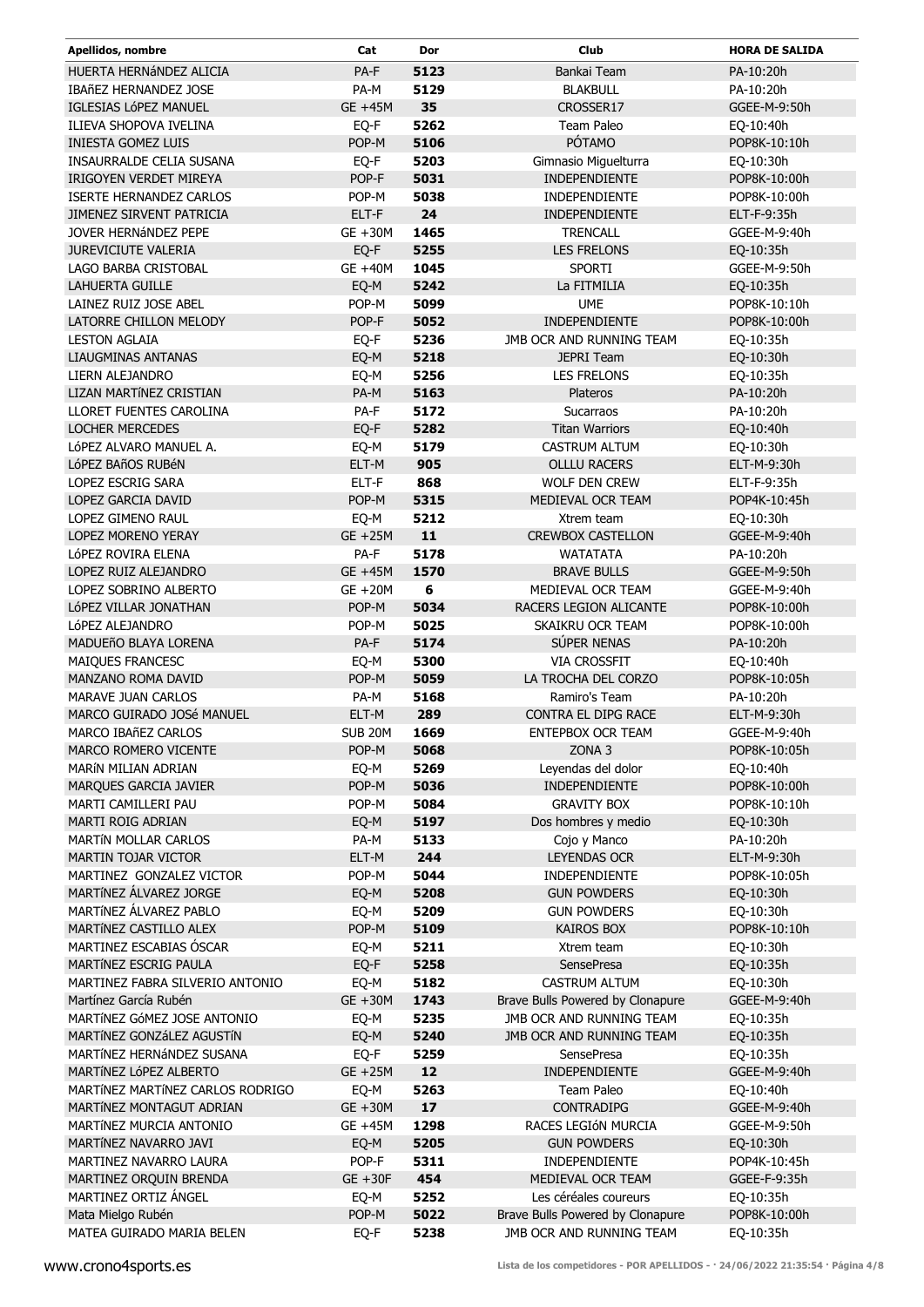| Apellidos, nombre                                   | Cat           | Dor          | Club                               | <b>HORA DE SALIDA</b>     |
|-----------------------------------------------------|---------------|--------------|------------------------------------|---------------------------|
| <b>MEEKINS ELLEN</b>                                | ELT-F         | 30           | <b>OBSTACLE PLAY PARK</b>          | ELT-F-9:35h               |
| MEGIA BERMEJO JULIO CESAR                           | EQ-M          | 5202         | Gimnasio Miguelturra               | EQ-10:30h                 |
| <b>MENDOZA VICTOR</b>                               | POP-M         | 5016         | RACERS LEGION ALICANTE             | POP8K-10:00h              |
| <b>MENGUAL PEDRO TOMÀS</b>                          | ELT-M         | 1773         | MEDIEVAL OCR TEAM                  | ELT-M-9:30h               |
| MESEGUER GARRIDO JONATHAN                           | PA-M          | 5162         | Parceros                           | PA-10:20h                 |
| MILLA MARTÍNEZ FRANCISCO JOSé                       | POP-M         | 5058         | INDEPENDIENTE                      | POP8K-10:05h              |
| MIñANA OSCA PEDRO                                   | GE +45M       | 317          | <b>ONSPORTOCR</b>                  | GGEE-M-9:50h              |
| MIRALLES JORDá LUCÍA                                | POP-F         | 5056         | INDEPENDIENTE                      | POP8K-10:05h              |
| MIRANDA GARCÍA ALEJANDRO                            | PA-M          | 5149         | M&M's                              | PA-10:20h                 |
| <b>MOLINA MIGUEL MARTA</b>                          | POP-F         | 5028         | <b>INDEPENDIENTE</b>               | POP8K-10:00h              |
| MONTOLIU GARCIA MARIA                               | PA-F          | 5127         | Blackbull team 3                   | PA-10:20h                 |
| MONZÓ MORENO MIREIA                                 | EQ-F          | 5230         | Herca Team                         | EQ-10:35h                 |
| MORALES GODOY RAFAEL                                | EQ-M          | 5277         | The Warrios                        | EQ-10:40h                 |
| MORANT LLIDO JOAN                                   | POP-M         | 5053         | <b>INDEPENDIENTE</b>               | POP8K-10:05h              |
| MORENO PALLARES LUIS FELIPE                         | EQ-M          | 5201         | Gimnasio Miguelturra               | EQ-10:30h                 |
| MORENO JUAN PEDRO                                   | PA-M          | 5124         | <b>BCT Betxi</b>                   | PA-10:20h                 |
| MOYA NAJERA FRANCISCO                               | POP-M         | 5049         | INDEPENDIENTE                      | POP8K-10:05h              |
| MULA COVES VÍCTOR                                   | POP-M         | 5045         | <b>INDEPENDIENTE</b>               | POP8K-10:05h              |
| MUñOZ BENLLOCH LOLA                                 | EQ-F          | 5225         | Herca Team                         | EQ-10:35h                 |
| <b>MUñOZ COSTALES JUANDE</b>                        | EQ-M          | 5291         | <b>VIA CROSSFIT</b>                | EQ-10:40h                 |
| MUñOZ PEDRO                                         | POP-M         | 5039         | INDEPENDIENTE                      | POP8K-10:05h              |
| <b>MURCIA BENITEZ TONI</b>                          | EQ-M          | 5227         | Herca Team                         | EQ-10:35h                 |
| MURIANA MIRÓ CRISTINA                               | POP-F         | 5323         | STRONGFITTEST BOX                  | POP4K-10:45h              |
| NáJERA ZúñIGA DIANA ELIZABETH                       | POP-F         | 5051         | ZONA3OCR                           | POP8K-10:05h              |
| <b>NAPER WILLIAM</b>                                | POP-M         | 5066         | INDEPENDIENTE                      | POP8K-10:05h              |
| NAVARRO OLMEDILLA SERGIO                            | ELT-M         | 1072         | <b>EGYPTIAN RACERS</b>             | ELT-M-9:30h               |
| NAVARRO PEñARROJA ENRIQUE                           | POP-M         | 5013         | <b>WODBOX</b>                      | POP8K-10:00h              |
| NAVARRO PLAZAS MARTIN                               | ELT-M         | 222          | APRIETA Y DISPARA                  | ELT-M-9:30h               |
| NAVARRO QUIDANO MARIO ALBERTO                       | POP-M         | 5091         | <b>ZONA 3 FITNESS</b>              | POP8K-10:10h              |
| NAVARRO JAVI                                        | ELT-M         | 178          | MEDIEVAL OCR TEAM                  | ELT-M-9:30h               |
| <b>NAVAS RIBES FRANCISCO</b>                        | POP-M         | 5097         | CLUB DE ATLELTSME LLEBEIG XABIA    | POP8K-10:10h              |
| NAVAS SANTAMARIA DANIEL                             | GE +40M       | 3008         | <b>STRONGFITTESTBOX</b>            | GGEE-M-9:50h              |
| NEBOT LLUCH ALEJANDRO                               | EQ-M          | 5285         | <b>VIA CROSSFIT</b>                | EQ-10:40h                 |
| NUÑEZ DEL RIO ALBERTO                               | POP-M         | 5110         | TRACE-TCENTER                      | POP8K-10:10h              |
| OCHOA VINAIXA VICENTE                               | EQ-M          | 5215         | Zona3OCR                           | EQ-10:30h                 |
| <b>OLIVAN ESTAUN MARIA</b><br>OLMEDO CABRERO ANDREA | EQ-F<br>POP-F | 5189<br>5308 | CEIP SANTA AGUEDA<br>INDEPENDIENTE | EQ-10:30h<br>POP4K-10:45h |
| OLMEDO FABRI SANDRA                                 | POP-F         | 5307         | <b>PAREJA</b>                      | POP4K-10:45h              |
| <b>OLMEDO GERARD</b>                                | PA-M          | 5158         | <b>Olme Warriors</b>               | PA-10:20h                 |
| OLMEDO OSCAR                                        | PA-M          | 5157         | <b>Olme Warriors</b>               | PA-10:20h                 |
| ONTAVILLA GARCÍA ALEJANDRO                          | POP-M         | 5328         | MSOLUCION-ATEKA                    | POP8K-10:00h              |
| ORTEGA MANCHON GERARD                               | ELT-M         | 1984         | <b>OLLLU RACERS</b>                | ELT-M-9:30h               |
| ORTEGA MILLÁN MIGUEL                                | POP-M         | 5032         | INDEPENDIENTE                      | POP8K-10:00h              |
| OSMA MILLAN DANIEL                                  | ELT-M         | 490          | BRAVE BULLS POWER BY CLONAPURE     | ELT-M-9:30h               |
| <b>OUGHATTI YOUSSEF</b>                             | EQ-M          | 5180         | <b>CASTRUM ALTUM</b>               | EQ-10:30h                 |
| OYANGUREN CAMPOS ANA                                | EQ-F          | 5244         | La FITMILIA                        | EQ-10:35h                 |
| OYANGUREN CAMPOS NACHO                              | EQ-M          | 5241         | La FITMILIA                        | EQ-10:35h                 |
| PADILLA ANTE ARACELY                                | POP-F         | 5322         | <b>STRONGFITTESTBOX</b>            | POP4K-10:45h              |
| PADILLA FRANKLIN                                    | POP-M         | 5320         | INDEPENDIENTE                      | POP4K-10:45h              |
| PALAO FERRER DAVID JHONY                            | PA-M          | 5139         | DAVID Y MADA                       | PA-10:20h                 |
| PALENCIA CORDERO NURIA                              | EQ-F          | 5210         | Xtrem team                         | EQ-10:30h                 |
| PALLARÉS EGEA JOSÉ ANTONIO                          | POP-M         | 5078         | <b>ONSPORTOCR</b>                  | POP8K-10:05h              |
| PALLARÉS ROS PATRICIA                               | EQ-F          | 5187         | CEIP SANTA AGUEDA                  | EQ-10:30h                 |
| PARADA SANCHÍS JUAN PEDRO                           | POP-M         | 5076         | ZONA3OCR                           | POP8K-10:05h              |
| PASCUA SANTAMARÍA ELVIRA                            | ELT-F         | 1722         | QUALIS                             | ELT-F-9:35h               |
| PASCUAL BENLLIURE ANA                               | EQ-F          | 5298         | <b>VIA CROSSFIT</b>                | EQ-10:40h                 |
| PASCUAL VILLAR AITOR                                | PA-M          | 5144         | KYODAI                             | PA-10:20h                 |
| PEINADO CERVERA ANGEL                               | POP-M         | 5080         | PÓTAMO                             | POP8K-10:10h              |
| PEñARROJA AGUILAR TOMAS                             | POP-M         | 5003         | <b>WODBOX</b>                      | POP8K-10:00h              |
| PERELLO CARCEL YESICA                               | EQ-F          | 5288         | <b>VIA CROSSFIT</b>                | EQ-10:40h                 |
| PéREZ CASANOVA DANI                                 | EQ-M          | 5276         | The Warrios                        | EQ-10:40h                 |
| PéREZ CASANOVA SILVIA                               | EQ-F          | 5275         | The Warrios                        | EQ-10:40h                 |
| PEREZ LEAL NADINE                                   | POP-F         | 5001         | <b>LEGION RACE ALICANTE</b>        | POP8K-10:00h              |
| PÉREZ MERINO JAVIER                                 | ELT-M         | 1376         | T RACE T CENTER                    | ELT-M-9:30h               |
| PERICÁS CAUDELI JOSE MIGUEL                         | ELT-M         | 128          | PIRATES RACERS                     | ELT-M-9:30h               |
| PERIS MARTÍNEZ DAVID                                | EQ-M          | 5207         | <b>GUN POWDERS</b>                 | EQ-10:30h                 |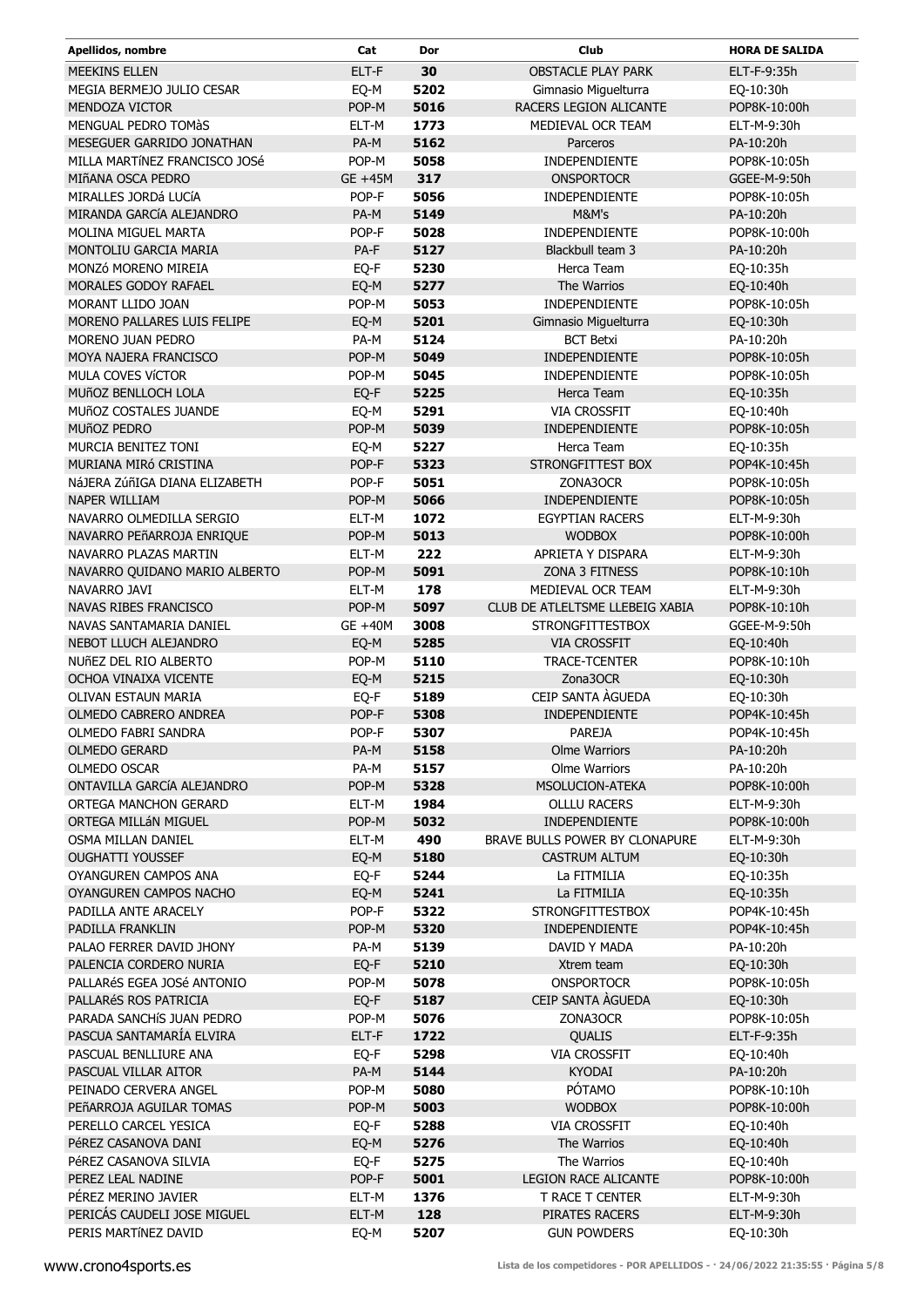| Apellidos, nombre               | Cat        | Dor                     | Club                             | <b>HORA DE SALIDA</b> |
|---------------------------------|------------|-------------------------|----------------------------------|-----------------------|
| PERIS MARTÍNEZ RAÚL             | EQ-M       | 5206                    | <b>GUN POWDERS</b>               | EQ-10:30h             |
| PETZ SANDOR                     | GE +45M    | 37                      | OCR GABORTEAM SE                 | GGEE-M-9:50h          |
| PICAZO CASTILLO SANDRA          | EQ-F       | 5224                    | Herca Team                       | EQ-10:35h             |
| PIÑANGO HERRERA JAVIER          | PA-M       | 5145                    | KYODAI                           | PA-10:20h             |
| PLANELLES PEREZ RUBEN           | POP-M      | 5005                    | <b>WODBOX</b>                    | POP8K-10:00h          |
| PORCAR FORNER JOSE Mª           | POP-M      | 5010                    | <b>WODBOX</b>                    | POP8K-10:00h          |
| PRADES TORRES RAUL              | PA-M       | 5128                    | <b>BLAKBULL</b>                  | PA-10:20h             |
| PRATS MUñOZ DAVID               | EQ-M       | 5228                    | Herca Team                       | EQ-10:35h             |
| PUCHADES JIMÉNEZ SERGIO         | POP-M      | 5060                    | PÓTAMO                           | POP8K-10:05h          |
| QUESADA GARCÍA ANTONIO          | ELT-M      | 937                     | WOLF DEN CREW                    | ELT-M-9:30h           |
| RAMÍREZ GARCÍA ALEJANDRO        | GE +30M    | 19                      | <b>QUALIS NOVELDA</b>            | GGEE-M-9:40h          |
| RAMÓN MIñANA CARIDAD            | POP-F      | 5090                    | INDEPENDIENTE                    | POP8K-10:10h          |
| RAYA GONZáLEZ AïDA              | EQ-F       | 5279                    | <b>Titan Warriors</b>            | EQ-10:40h             |
| REBOLL RAUSELL EVA              | PA-F       | 5146                    | Lizard team                      | PA-10:20h             |
| REGUART FERRI DAVID             | PA-M       | 5177                    | <b>WATATATA</b>                  | PA-10:20h             |
| REIG ANDRADA FRANCISCO          | $GE + 25M$ | 13                      | <b>KIKOTRAINING</b>              | GGEE-M-9:40h          |
| <b>RIBES DEUSA JULIO</b>        | GE +45M    | 42                      | MEDIEVAL OCR TEAM                | GGEE-M-9:50h          |
| RIBES MONTOLIO JAVI             | GE +30M    | 1485                    | ENTEP BOX OCR TEAM               | GGEE-M-9:40h          |
| <b>RIBES NOGUERA PAULA</b>      | POP-F      | 5029                    | INDEPENDIENTE                    | POP8K-10:00h          |
| RIBES PéREZ SANTIAGO            | POP-M      | 5054                    | SOC TURIS NATACIÓ                | POP8K-10:05h          |
| RIBES SANAHUJA RUBEN            | POP-M      | 5112                    | <b>WOLFDENCREW</b>               | POP8K-10:10h          |
| RIERA MOLLA JAVI                | POP-M      | 5316                    | <b>STRONGFITTESTBOX</b>          | POP4K-10:45h          |
|                                 |            |                         | <b>WOLFDENCREW</b>               |                       |
| ROBLES RIOS RAUL                | ELT-M      | 604<br>5246             |                                  | ELT-M-9:30h           |
| ROCHE FELIX                     | EQ-M       |                         | Las Lechugas Frescas             | EQ-10:35h             |
| RODA BORJA                      | EQ-M       | 5214                    | Zona3OCR                         | EQ-10:30h             |
| RODRIGO RUIZ RUBÉN JESÚS        | GE +45M    | 38                      | <b>BIEM III</b>                  | GGEE-M-9:50h          |
| RODRÍGUEEZ ELVIRA JAIME         | EQ-M       | 5248                    | Las Lechugas Frescas             | EQ-10:35h             |
| RODRÍGUEZ CALÁS ELOY            | GE +35M    | 26                      | BIENESTAR BOX SEGORBE            | GGEE-M-9:50h          |
| Rodríguez Flores Javier Ignacio | GE +30M    | 1300                    | Brave Bulls Powered by Clonapure | GGEE-M-9:40h          |
| Rodriguez García Carlos         | GE +30M    | 18                      | Brave Bulls Powered by Clonapure | GGEE-M-9:40h          |
| RODRIGUEZ GONZALEZ WENDY        | EQ-F       | 5261                    | SensePresa                       | EQ-10:35h             |
| RODRÍGUEZ JARILLO ALBA          | POP-F      | 5042                    | <b>INDEPENDIENTE</b>             | POP8K-10:05h          |
| RODRÍGUEZ PEREZ JOSE ANTONIO    | GE +35M    | 1434                    | RACERS LEGION MURCIA             | GGEE-M-9:50h          |
| RODRÍGUEZ PUCHADES ALEJANDRO    | POP-M      | 5043                    | INDEPENDIENTE                    | POP8K-10:05h          |
| RODRÍGUEZ RODRÍGUEZ EMI         | EQ-F       | 5243                    | La FITMILIA                      | EQ-10:35h             |
| RODRÍGUEZ ROJO JORGE            | POP-M      | 5111                    | T RACE T CENTER                  | POP8K-10:10h          |
| RODRIGUEZ JAVIER                | $GE + 30M$ | 15                      | INDEPENDIENTE                    | GGEE-M-9:40h          |
| ROIS PIÑEIRO YONATAN            | POP-M      | 5072                    | <b>ASFID TRAIL</b>               | POP8K-10:05h          |
| ROJAS VILLAFANE GABRIEL         | EQ-M       | 5293                    | <b>VIA CROSSFIT</b>              | EQ-10:40h             |
| ROMERO GÓMEZ JOSé VICENTE       | POP-M      | 5104                    | INDEPENDIENTE                    | POP8K-10:10h          |
| ROVIRA GÓMEZ ANNA               | PA-F       | 5170                    | Ramiro's Team 2                  | PA-10:20h             |
| RUBIO ARONA LUIS VICENTE        | POP-M      | 5061                    | PÓTAMO                           | POP8K-10:05h          |
| RUBIO CATALÁN MIGUEL ÁNGEL      | PA-M       | 5167                    | Ramiro's Team                    | PA-10:20h             |
| RUIZ LÓPEZ JOSé ANTONIO         | POP-M      | 5067                    | <b>JOSE ANTONIO</b>              | POP8K-10:05h          |
| RUIZ PéREZ LETICIA              | POP-F      | 5083                    | INDEPENDIENTE                    | POP8K-10:10h          |
| RUIZ SALAS JAIME                | PA-M       | 5132                    | Cojo y Manco                     | PA-10:20h             |
| SABATER GARCIA ALEX             | ELT-M      | 1767                    | <b>WOLF DEN CREW</b>             | ELT-M-9:30h           |
| SAGUER ROELAS CRISTIAN          | ELT-M      | 570                     | <b>WOLFDENCREW</b>               | ELT-M-9:30h           |
| SAINZ MIR DANIEL                | PA-M       | 5122                    | Bankai Team                      | PA-10:20h             |
| SAIZ MEDIE RICHI                | POP-M      | 5050                    | INDEPENDIENTE                    | POP8K-10:05h          |
| SALAZAR DANIELA                 | PA-F       | 5148                    | Los cafeteros                    | PA-10:20h             |
| SALVADOR HERRERO VICENTE        | GE +35M    | 673                     | <b>BLACK PANTHER TEAM</b>        | GGEE-M-9:50h          |
| SàNCHEZ ALBIÑANA CARLES         | SUB 20M    | $\overline{\mathbf{2}}$ | <b>CSANNCHEZ</b>                 | GGEE-M-9:40h          |
| SÁNCHEZ ALBIÑANA JOAN           | $GE + 20M$ | 957                     | PIRATES RACERS                   | GGEE-M-9:40h          |
| SANCHEZ CAZORLA JUAN FRANCISCO  | ELT-M      | 1268                    | QUALIS                           | ELT-M-9:30h           |
| Sánchez García Francisco Javier | GE +50M    | 1262                    | Brave Bulls Powered by Clonapure | GGEE-M-9:50h          |
| SáNCHEZ GóMEZ RAúL              | EQ-M       | 5204                    | Gimnasio Miguelturra             | EQ-10:30h             |
| SÁNCHEZ GUERRERO RAÚL           | GE +40M    | 1918                    | THE LAST TRAINING                | GGEE-M-9:50h          |
| SANCHEZ LOPEZ TOMAS             | GE +40M    | 808                     | BRAVE BULLS POWERED BY CLONAPURE | GGEE-M-9:50h          |
| SANCHEZ MEDINA VICTOR           | GE +35M    | 1650                    | <b>TURIA RACERS</b>              | GGEE-M-9:50h          |
| SANCHIS BODI ALEJANDRO          | POP-M      | 5321                    | INDEPENDIENTE                    | POP4K-10:45h          |
| SANCHIS GARCIA JUANJO           | ELT-M      | 3015                    | <b>WOLFDENCREW</b>               | ELT-M-9:30h           |
| SANCHÍS LÁZARO ABRIL            | POP-F      | 5011                    | <b>WODBOX</b>                    | POP8K-10:00h          |
| SANCHIS RUBIO JORGE             | EQ-M       | 5195                    | Dos hombres y medio              | EQ-10:30h             |
| SANMARTÍN SANTAMARÍA ANDREA     | EQ-F       | 5284                    | <b>VIA CROSSFIT</b>              | EQ-10:40h             |
| SANSALONI MARQUES SANTY         | POP-M      | 5040                    | LA CARPA WELLNEES CENTER         | POP8K-10:05h          |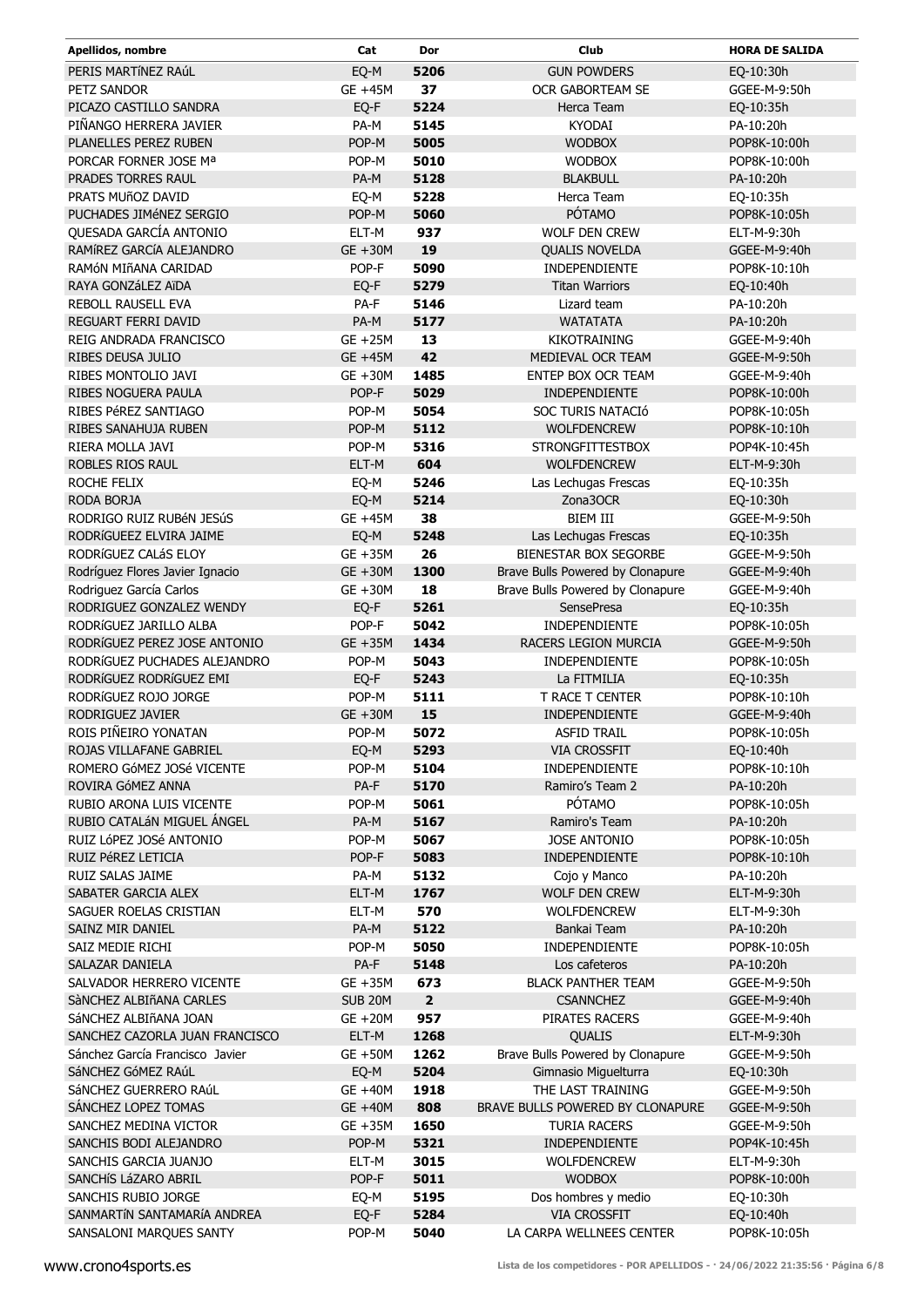| Apellidos, nombre                 | Cat            | Dor  | <b>Club</b>                      | <b>HORA DE SALIDA</b> |
|-----------------------------------|----------------|------|----------------------------------|-----------------------|
| SANTACREU MERENCIANO RAMON        | POP-M          | 5312 | RACER LEGIÓN ALICANTE            | POP4K-10:45h          |
| SANTAMARÍA ORTS RICARDO           | ELT-M          | 582  | <b>LES LLEBRES</b>               | ELT-M-9:30h           |
| SANTANA DAVIES REBECCA            | GE +45F        | 782  | INDEPENDIENTE                    | GGEE-F-9:35h          |
| SANTOS CAñIGRAL RAMON             | POP-M          | 5305 | INDEPENDIENTE                    | POP4K-10:45h          |
| SANZ LACEDON MARCOS               | POP-M          | 5037 | <b>INDEPENDIENTE</b>             | POP8K-10:00h          |
| SANZ RIPOLLÉS LLUNA               | ELT-F          | 97   | MEDIEVAL OCR TEAM                | ELT-F-9:35h           |
| SAPENA VENTURA SARA               | EQ-F           | 5303 | <b>VIA CROSSFIT</b>              | EQ-10:40h             |
| SASTRE FUERTES VICENTE            | POP-M          | 5096 | PICASSENT CORRE                  | POP8K-10:10h          |
| SASTRE SAMANIEGO SONIA            | POP-F          | 5107 | <b>INDEPENDIENTE</b>             | POP8K-10:10h          |
| SEBASTIÁN RODRÍGUEZ ELENA         | EQ-F           | 5264 | Team Paleo                       | EQ-10:40h             |
| <b>SEBESTYEN DIANA</b>            | $GE + 50F$     | 39   | <b>OCR GABORTEAM SE</b>          | GGEE-F-9:35h          |
| SEGARRA ALCON VICTOR              | PA-M           | 5135 | <b>CORPORE</b>                   | PA-10:20h             |
| SERRADELL MALCHIRANT BELÉN        | POP-F          | 5319 | <b>STRONGFITTESTBOX</b>          | POP4K-10:45h          |
| SERRANO GARCIA DAVID              | GE +45M        | 106  | INDEPENDIENTE                    | GGEE-M-9:50h          |
| SERRANO SANCHEZ ALEJANDRO         | GE +30M        | 16   | RACERS LEGION MURCIA             | GGEE-M-9:40h          |
| SERRANO ELE                       | $GE + 30F$     | 1292 | <b>SPORTI</b>                    | GGEE-F-9:35h          |
| SILVA PAYAS ALEXANDRA             | PA-F           | 5131 | Carsan                           | PA-10:20h             |
| SIMON LOPEZ MAGDALENA             | PA-F           | 5138 | DAVID Y MADA                     | PA-10:20h             |
| SISTERO CORTES EDGAR              | PA-M           | 5137 | <b>CULLERA RACERS OCR</b>        | PA-10:20h             |
| SOLANA LOPEZ DE MOTA PEDRO JESUS  | POP-M          | 5102 | MEDIEVAL OCR TEAM                | POP8K-10:10h          |
| SORIA GARCIA ANGEL                | $GE + 25M$     | 1780 | BRAVE BULLS POWERED BY CLONAPURE | GGEE-M-9:40h          |
| SORIANO YAGO RUBÉN                | GE +30M        | 933  | RACERS LEGIÓN MURCIA             | GGEE-M-9:40h          |
| SUDEIKIS ERNESTAS                 | EQ-M           | 5216 | <b>JEPRI Team</b>                | EQ-10:30h             |
| TALON ESTARLICH JAVIER            | POP-M          | 5108 | <b>CROSSBEERTEROS</b>            | POP8K-10:10h          |
| <b>TEISERSKAS SIGITAS</b>         | EQ-M           | 5217 | <b>JEPRI Team</b>                | EQ-10:30h             |
| TENDERO DELGADO SERGIO            | EQ-M           | 5193 | <b>CORPORE</b>                   | EQ-10:30h             |
| <b>THION LAURA</b>                | EQ-F           | 5251 | Les céréales coureurs            | EQ-10:35h             |
| TIGSE AVALOS DAYANA               | POP-F          | 5324 | STRONGFITTEST BOX                | POP4K-10:45h          |
| TILLNER KATHARINA VANESSA         | EQ-F           | 5247 | Las Lechugas Frescas             | EQ-10:35h             |
| <b>TOMÁS ALEJANDRA</b>            | EQ-F           | 5186 | CEIP SANTA ÀGUEDA                | EQ-10:30h             |
| <b>TORRES CALATAYUD CARLOS</b>    | POP-M          | 3010 | <b>INDEPENDIENTE</b>             | POP8K-10:05h          |
| TORRES SERRANO SAMUEL             | ELT-M          | 1095 | <b>T-RACE</b>                    | ELT-M-9:30h           |
| <b>TRAID ALIAGA CARLOS</b>        | EQ-M           | 5296 | <b>VIA CROSSFIT</b>              | EQ-10:40h             |
| TRAVER GIL JOAN                   | ELT-M          | 1476 | <b>WOLFDENCREW</b>               | ELT-M-9:30h           |
| TRENCO BELLÉS ÓSCAR               | EQ-M           | 5265 | Leyendas del dolor               | EQ-10:40h             |
| TRO GUARDIOLA IRINA               | EQ-F           | 5184 | CEIP SANTA AGUEDA                | EQ-10:30h             |
| TUNG WANG CHRISTIAN               | EQ-M           | 5196 | Dos hombres y medio              | EQ-10:30h             |
| <b>TURBI ROS VICENTE</b>          | PA-M           | 5118 | Arabia Team                      | PA-10:20h             |
| <b>UBEDA BERNARDE ERIC</b>        | ELT-M          | 1936 | <b>OLLLU RACERS</b>              | ELT-M-9:30h           |
| ULIBARRI OSES DAVID               | ELT-M          | 585  | LES LIEBRES DE MURO              | ELT-M-9:30h           |
| UREÑA PONT LAURA                  | <b>GE +40F</b> | 45   | ENTEP BOX OCR TEAM               | GGEE-F-9:35h          |
| USHIÑA SIMBA KATTY                | POP-F          | 5326 | STRONGFITTEST BOX                | POP4K-10:45h          |
| VALERA TOLEDO AMPARO              | PA-F           | 5164 | <b>Plateros</b>                  | PA-10:20h             |
| VALERO BONMATÍ LAURA              | POP-F          | 5026 | MEDIEVAL OCR TEAM                | POP8K-10:00h          |
| VALERO CAMPOS ISABEL              | POP-F          | 5089 | ZONA 3                           | POP8K-10:10h          |
| VALERO QUINTANA MARIO             | POP-M          | 5115 | <b>INDEPENDIENTE</b>             | POP8K-10:10h          |
| VALIENTE VERGARA JAVIER           | POP-M          | 5088 | <b>INDEPENDIENTE</b>             | POP8K-10:10h          |
| Valiño Pino Ernesto               | GE +60M        | 20   | Brave Bulls Powered by Clonapure | GGEE-M-9:50h          |
| VAQUERIZO APARICIO NOELIA         | EQ-F           | 5295 | <b>VIA CROSSFIT</b>              | EQ-10:40h             |
| VARGAS ARNAU CARMEN               | POP-F          | 5008 | <b>WODBOX</b>                    | POP8K-10:00h          |
| VARGAS LÓPEZ XAVIER               | GE +30M        | 1770 | RACERS LEGION MURCIA             | GGEE-M-9:40h          |
| VARZARU ROXANA                    | POP-F          | 5074 | <b>BETXI CROSS TRAINING</b>      | POP8K-10:05h          |
| VáZQUEZ MARTÍNEZ DIEGO            | GE +35M        | 28   | CONTRAELDIPGRACE                 | GGEE-M-9:50h          |
| VEGA VERGARA DANIEL               | GE +50M        | 181  | <b>SPORTí</b>                    | GGEE-M-9:50h          |
| <b>VELA GARCIA MARIA</b>          | PA-F           | 5176 | TELEPATUTÍA                      | PA-10:20h             |
| <b>VELASCO RUIZ ALBERTO</b>       | ELT-M          | 3    | CONTRA EL DIPG RACE              | ELT-M-9:30h           |
| VELASCO RUIZ JESSICA              | ELT-F          | 48   | CONTRA EL DIPG RACE              | ELT-F-9:35h           |
| VERDEJO SAEZ GUILLERMO            | POP-M          | 5105 | <b>INDEPENDIENTE</b>             | POP8K-10:10h          |
| VICIEDO GIMENO ROBERTO            | PA-M           | 5147 | Lizard team                      | PA-10:20h             |
| VIGNERON ELOI                     | EQ-M           | 5254 | <b>LES FRELONS</b>               | EQ-10:35h             |
| VILA BOLINCHES FRANCISCO JOSÉ     | GE +45M        | 1361 | MEDIEVAL OCR TEAM                | GGEE-M-9:50h          |
| VILA GISBERT JOSE                 | ELT-M          | 112  | QUALIS                           | ELT-M-9:30h           |
| VILLAMIZAR MONTES DIXON ALEXANDER | POP-M          | 5100 | MEDIEVAL OCR TEAM                | POP8K-10:10h          |
| VILLANUEVA TORMOS PABLO           | POP-M          | 5085 | <b>INDEPENDIENTE</b>             | POP8K-10:10h          |
| VILLENA JUAREZ URSULA             | PA-F           | 5134 | <b>CORPORE</b>                   | PA-10:20h             |
| <b>VINTONYAK NAZAR</b>            | $GE + 25M$     | 958  | ENTEPBOX OCR TEAM                | GGEE-M-9:40h          |